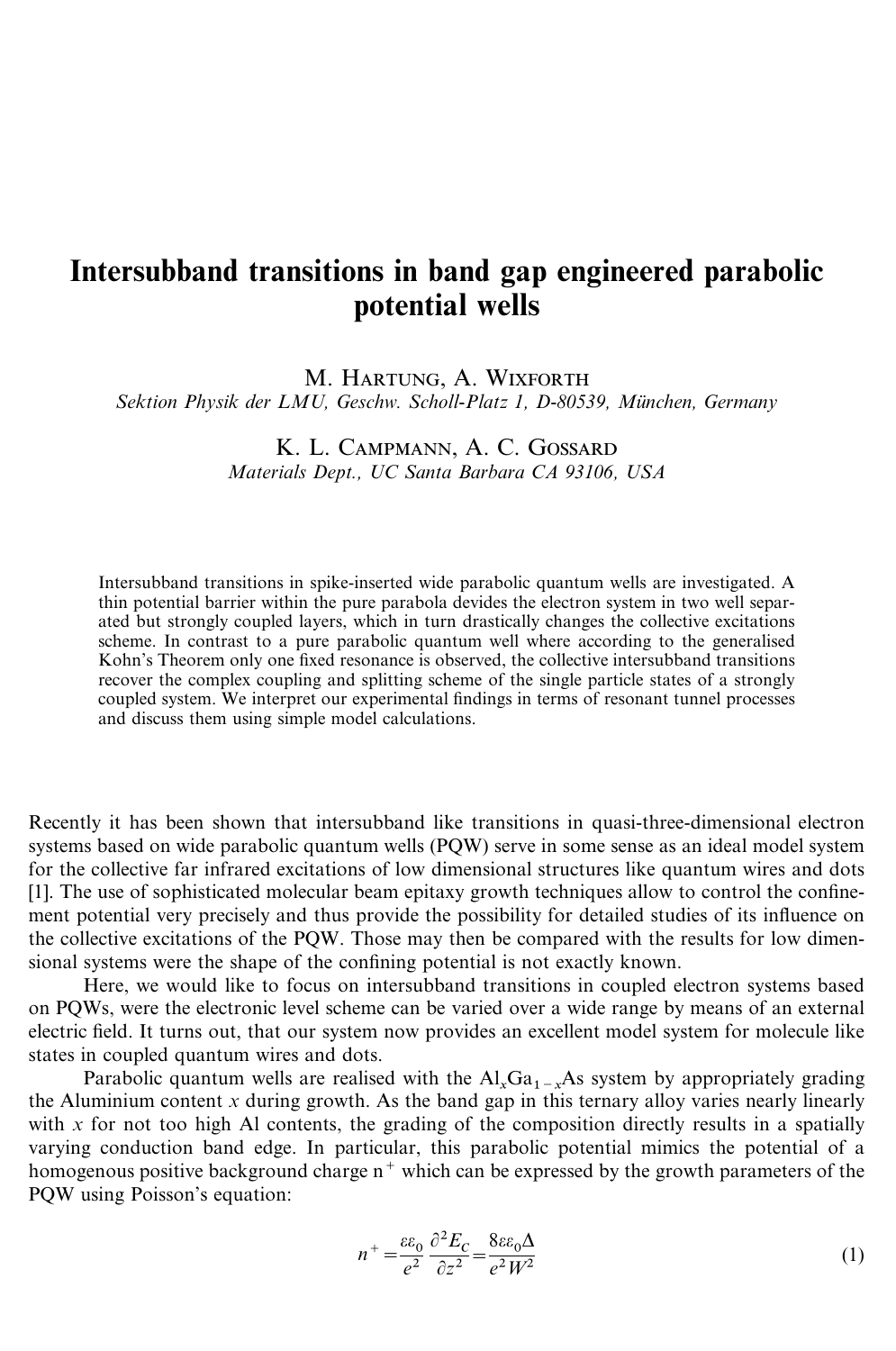Here,  $\varepsilon$  denotes the mean dielectric constant of  $Al_xGa_{1-x}As$ ,  $\Delta$  is the energy height of the parabola from its bottom to the edges, *e* the electronic charge, and *W* the width of the grown PQW. Once this structure is remotely doped, the donors release electrons into the well which in turn will screen the man-made parabolic potential, thus forming a wide and nearly homogeneous electron layer. An undoped layer between the dopants and the well reduces ionized impurity scattering and thus enhances the electron mobility in the well like for conventional heterostructures.

In such a PQW typically three or even more electronic subbands are occupied. The selfconsistent subband level scheme is quite complex and strongly affected by the electron density which may be controlled by an external electric field applied on a gate electrode on top of the sample. However, it turns out, that the single particle states do not affect intersubband like transitions in pure PQWs at all. As a consequence, only one single line is observed in far-infrared experiments whose resonance energy is given by the curvature of the bare parabolic potential and by construction is identical to the plasma frequency of a slab of charge density  $n^+$ . This fundamental result is theoretically described by the generalised Kohn's Theorem [2].

Here, however, we would like to present our results on the collective spectra of PQW in which a thin potential barrier has been introduced. First, this barrier represents a deviation from pure parabolicity and thus deviations from the validity of Kohn's Theorem are expected. Secondly, if the barrier height and width are properly designed, states on either side may be coupled via a resonant tunnelling process. This is the scenario which we investigate experimentally.

Theoretical as well as experimental investigations [3–7] suggest that the splitting of single particle states in coupled double quantum wells due to resonant tunnelling leads to a splitting of the inter-subband resonance lines whenever transitions between, e.g. one ground state and two resonantly coupled excited states take place. In a recent theoretical work [8] it was shown, that the measured splitting in the collective intersubband spectra reveals the single particle splitting of the coupled symmetric and anti symmetric states  $\Delta_{SAS}$ , given by twice the tunneling matrix element  $V_{12}$  [9]:

$$
V_{12} \approx -V \int_{1}^{\cdot} \Psi_1 \Psi_2 dz \approx -V \int_{2}^{\cdot} \Psi_1 * \Psi_2 dz,
$$

with  $V$  the well depth,  $\Psi_i$  the wavefunctions of the uncoupled states and the integrals over the extent of either well.

Intersubband experiments on coupled electron systems based on wide PQW are quite promising for both getting insight into the single particle scheme as well as to investigate the physics of resonant level coupling. The latter is in particular interesting as we are able to widely tune the subband level scheme and occupancy of our coupled system. This way we can investigate the effect of resonant sublevel coupling for a manifold of different states onto the respective collective response.

The samples used in our experiments consist of a 760 Å wide and 75 meV deep PQW with 150 meV high sidewalls. The PQW is capped by 600  $\AA$  AlGaAs and 40  $\AA$  GaAs. A three monolayer thick AlGaAs tunneling barrier is located in the centre of the PQW. Electrons are provided by symmetrically doping of the AlGaAs barriers. A 250 Å thick Si:GaAs layer located about 1.5  $\mu$ m bellow the well is used as a back gate electrode. Ohmic contacts are provided by alloyed Indium pellets and a semi-transparent NiCr electrode on the surface serves as a front gate. To couple the normally incident FIR light to the intersubband modes a  $6 \mu m$  period Ag grating coupler is used. From magnetocapacitance measurements we take that the electron system is devided into two well separated parts and obtain a carrier density of  $N_s = 2.1 \times 10^{11}$  cm<sup>-2</sup> per well.

Our experiments are performed at low temperatures of  $T = 2 K$  with the sample mounted in the centre of a super conducting solenoid. The transmission spectra are collected with a commercial rapid scan Fourier transform spectrometer. An Si composite bolometer is used to detect the transmitted radiation and the relative change of transmission  $-\Delta T/T = [T(N_s) - T(0)]/T(0)$  is examined.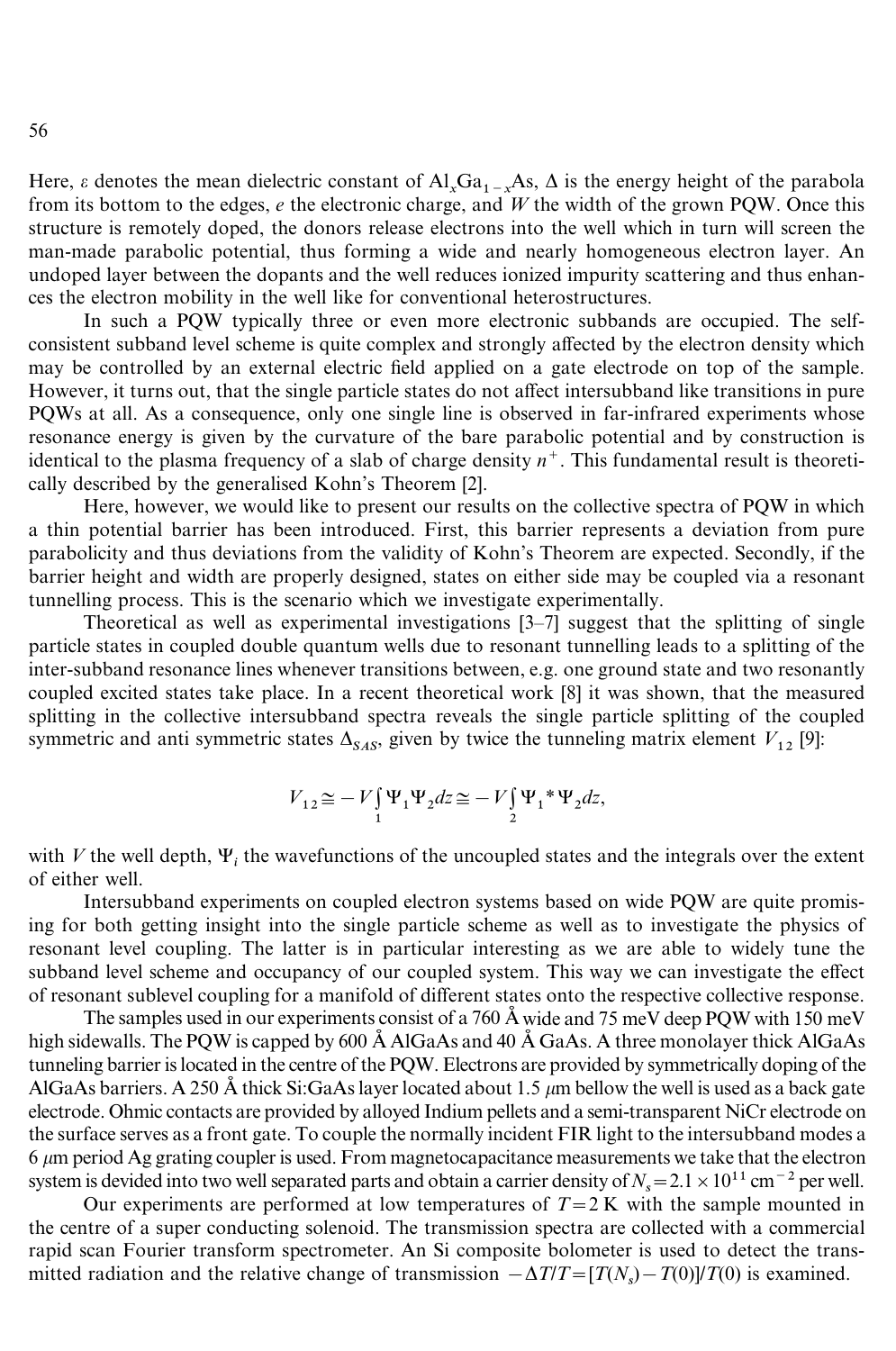

Fig. 1. Absorption spectra at  $B=0$  (upper part). With decreasing gate bias (corresponding to the *x*-axis of the lower part) the double quantum well gets depleted and the level spacing increases as shown in the self consistent subband calculation in the lower part. As a result of resonant tunnelling level anticrossings occur which manifest themselves in the experimentally observed line splittings of the intersubband resonance spectra. Arrows mark the in principle possible intersubband transitions for the certain regimes.

In the upper part of Fig. 1 we show a set of spectra taken at zero magnetic field  $B=0$ . Parameter is the front gate bias  $V_a$  (corresponding to the values given on the lower part of Fig. 1) while the back gate bias is held constant at  $V_{ba} = 0$ . As a function of gate bias we observe a very complicated set of resonances. We interpret the individual lines as intersubband transitions between the more or less coupled subbands of the double quantum well. This interpretation is strongly supported by the results of the self consistently calculated subband energies which are shown in the lower panel of Fig. 1. By changing the carrier density  $N_s$  with the gate bias, the corresponding energy levels can be tuned in a very controlled manner. For certain gate voltages we are able to energetically degenerate several single particle levels on either side of the barrier. The respective levels now split into symmetric and anti symmetric like states leading to the well perceptible anticrossings in the *E* versus  $V_a$  diagram. It is worth noting that with increasingly negative gate bias first the level spacings of the surface most side of the well are affected. Only after complete depletion of this portion of the electron system the substrate most part of the well is affected. This can be clearly seen in the lower panel of Fig. 1. Around  $V_a = 0$  V both the ground states and the first exited states on either side of the barrier are degenerate and strongly coupled. Therefore in principle, as indicated by arrows, four different transitions are possible. Three of them are well featured experimentally while the fourth may just be recognized as a shoulder in the spectra. With decreasing gate bias the surface part of the well becomes more and more depleted and therefore the corresponding subband energies increase; resonant tunnelling vanishes. At about  $V_a = -0.3$  V, where only the substrate part of the well remains occupied, its first excited subband becomes degenerated with the (unoccupied) ground state of the other part of the well. Again resonant tunnelling leads to a expected and well resolved splitting in the resonance line.

For a more quantitative consideration we have plotted in Fig. 2 the experimentally obtained resonance positions together with the self consistently calculated subband spacings. A surprisingly good agreement between both is found, when the calculated transition energies are shifted upward in energy by 26 cm<sup> $-1$ </sup> or 3.2 meV, respectively. In particular, the nearly perfect correspondence of the gate voltages (i.e. carrier densities) at which level anti crossings—manifested by a line splitting—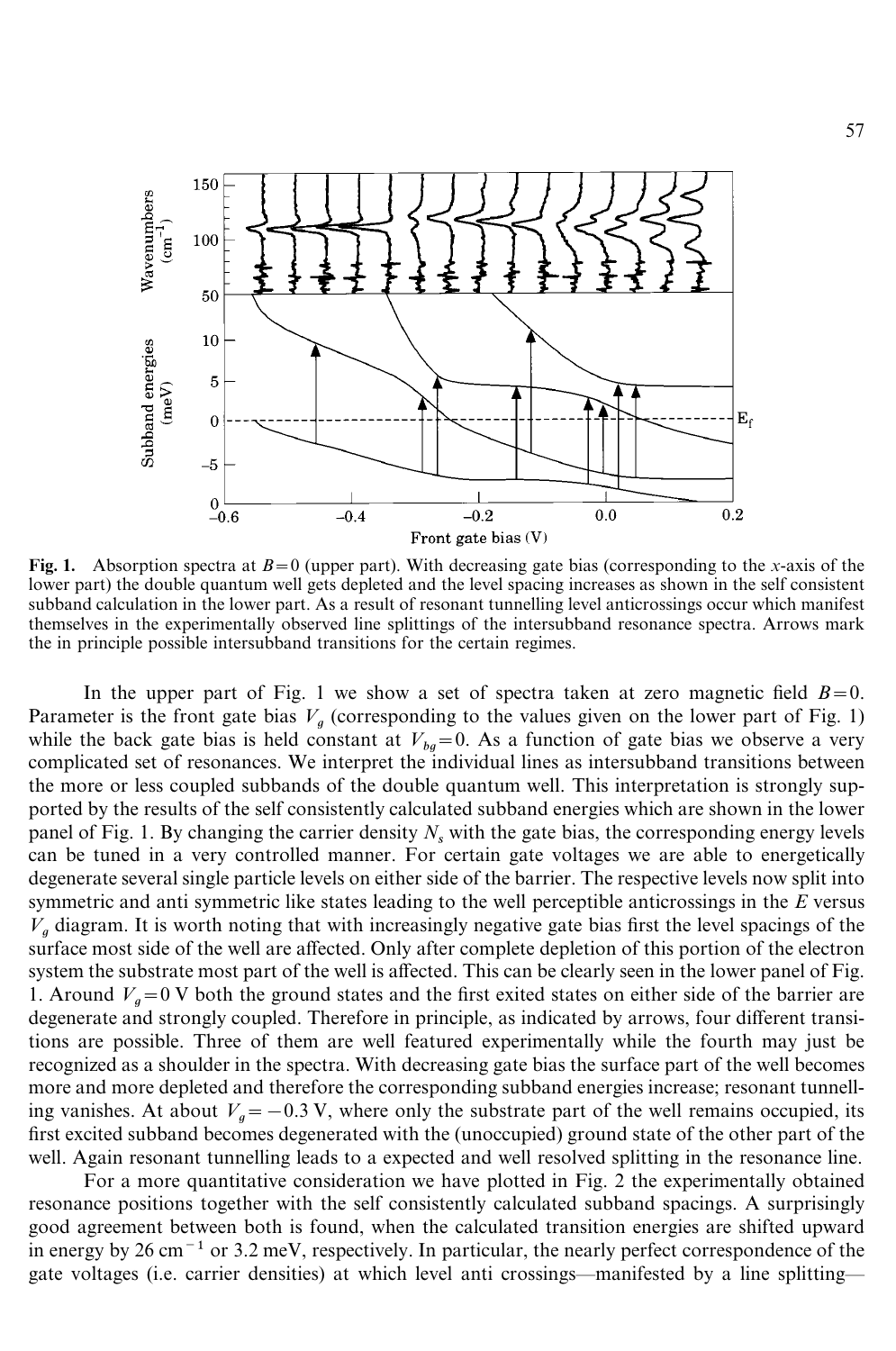

Fig. 2. The experimentally obtained spectrum of intersubband resonances  $(\bullet)$  is well described by the self consistently calculated single particle level spacings (——) if the latter are shifted upward in energy at a factor of 3.2 meV.

occur, as well as the absolute value of the splittings themselves is remarkable. The latter is in very good agreement with a recent theoretical investigation [8]. There it was shown that the splitting of the single particle states, known as  $\Delta_{SAS}$  splitting is completely reflected by the splitting of the col lective and depolarization shifted intersubband resonances. The fact that we have to shift the single particle transition energies to slightly higher values may is caused by many body effects, like the depolarization shift. However, this shift should depend on the actual carrier density which is in contrast to our findings. This point certainly needs a more sophisticated theoretical investigation which also should consider the behavior of the oscillator strength of the individual transitions.

In the last section we would like to focus on a direct measurement of the  $\Delta_{SAS}$  splitting. To allow a transition between the symmetric and anti symmetric ground states of the coupled system the Fermi level has to be adjusted in a way that it falls in between both levels. In our actual sample we are not able to achieve this just by changing the gate biases, as this simultaneously changes the level spacings. Instead, we apply a strong magnetic field perpendicular to the surface. Each subband *i* now condenses into a Landau ladder  $E_i^l$ , whereas the relative energy spacings of, e.g. the lowest *i* now condenses into a Landau ladder  $E_i^l$ , whereas the relative energy spacings of, e.g. the lowest Landau levels of all subbands remain unchanged as compared to  $B=0$ . For an only weakly non-Landau levels of an subbands felliam unchanged as compared to  $B=0$ . For an only weakly non-<br>parabolic system as GaAs this implies that Landau levels  $E_i^l$  on both sides of the well are resonantly coupled whenever the respective subband levels  $E_i$  are coupled at  $B=0$ . Therefore it is possible to magnetically depopulate all Landau levels of the anti symmetric ground state. As a matter of fact, we observe this transition experimentally with increasing magnetic field when the filling factor *v* of the whole system becomes  $v \le 2$ . Of the well resolved three resonances for  $V_a > 0$  at  $B = 0$  only two remain, which corresponds to the intersubband transitions from the only occupied symmetric ground state to the split excited states. In addition, for certain gate voltages a new resonance occurs at about  $55 \text{ cm}^{-1}$ . We interpret this resonance as the direct transition between the symmetric and anti symmetric ground states of the coupled double quantum well. Of course this resonance as an collective excitation is depolarization shifted. If we again assume the manybody contribution to the resonance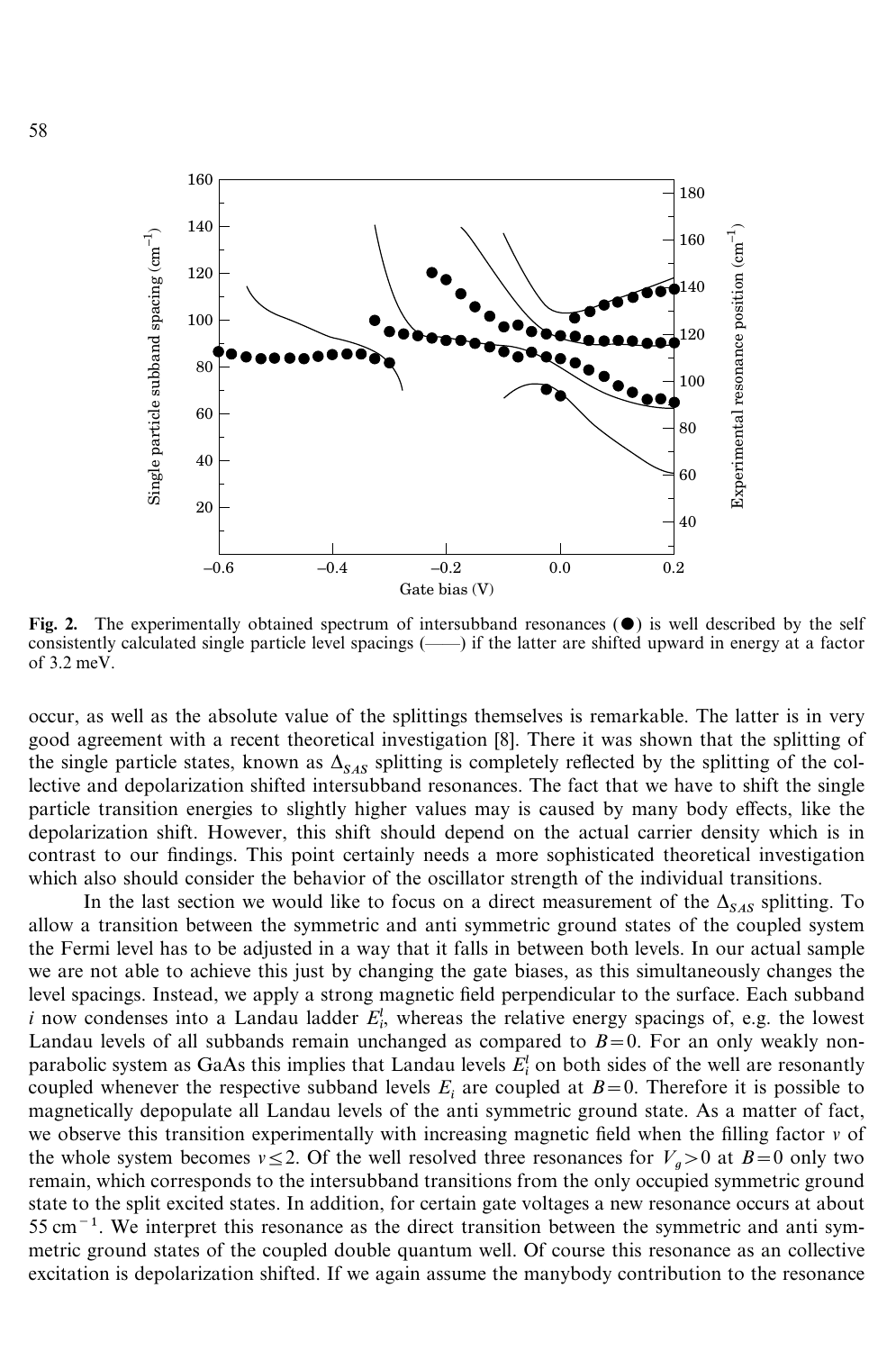

Fig. 3. By means of a strong magnetic field the anti symmetric ground state gets magnetically depopulated. Therefore at positive gate voltages only two resonances remain, whereas for  $V_a < -0.25$  V the situation is the same as at  $B=0$ . For slightly negative gate voltages a new resonance occurs (see inset) at about 55 cm<sup>-1</sup> which is supposed to be the direct transition between the  $\Delta_{SAS}$  splitted ground states.

energy to be roughly 3 meV as before, we may extract an  $\Delta_{SAS}$  splitting in the order of 3.5 meV. Although this attempt is quite simple the value is in good agreement with the one obtained from our self consistent calculation for the relevant gate voltages.

In conclusion, we obtain well pronounced line splittings in the collective excitation spectra of our parabolic double quantum well. Self consistent calculations of the density dependent subband spectra show that the splittings reveal the resonant coupling scheme of the single particle states. The size of the level splittings obtained experimentally are in good agreement with our calculations in the single particle picture. Using a magnetic field to magnetically depopulate the anti symmetric ground state we adjust the Fermi level in between the  $\Delta_{SAS}$ -split subbands and thus allow for direct transitions between these states.

*Acknowledgements—*We gratefully acknowledge fruitful discussions with A. Lorke and J. P. Kotthaus. This work has been financially supported in part by the Deutsche Forschungsgemeinschaft, in part by the Air Force Office of Scientific Research under grant AFOSR-91-0214, by the NSF Science and Technology Center for Quantized Electronic Structures (QUEST) DMR-91-20007, by the NSF DMR-90-02291, and the ONR N000-14-92-J1452. The Munich/Santa Barbara Co-operation has been supported by a joint NSF/European grant (EC-US 015:9826).

## References

- [1] A. Wixforth, M. Kaloudis, C. Rocke, K. Ensslin, M. Sundaram, J. H. English and A. C. Gossard, Semiconductor Science and Technology 9, 215 (1994).
- [2] L. Brey, N. F. Johnson and B. I. Halperin, Phys. Rev. B 40, 10 647 (1989).
- [3] N. Voldjdani, B. Vinter, V. Berger, E. Böckenhof and E. Costard, Appl. Phys. Lett. 59, 555 (1991).
- [4] W. P. Shen and M. L. Rustgi, J. Appl. Phys. 74, 4006 (1993).